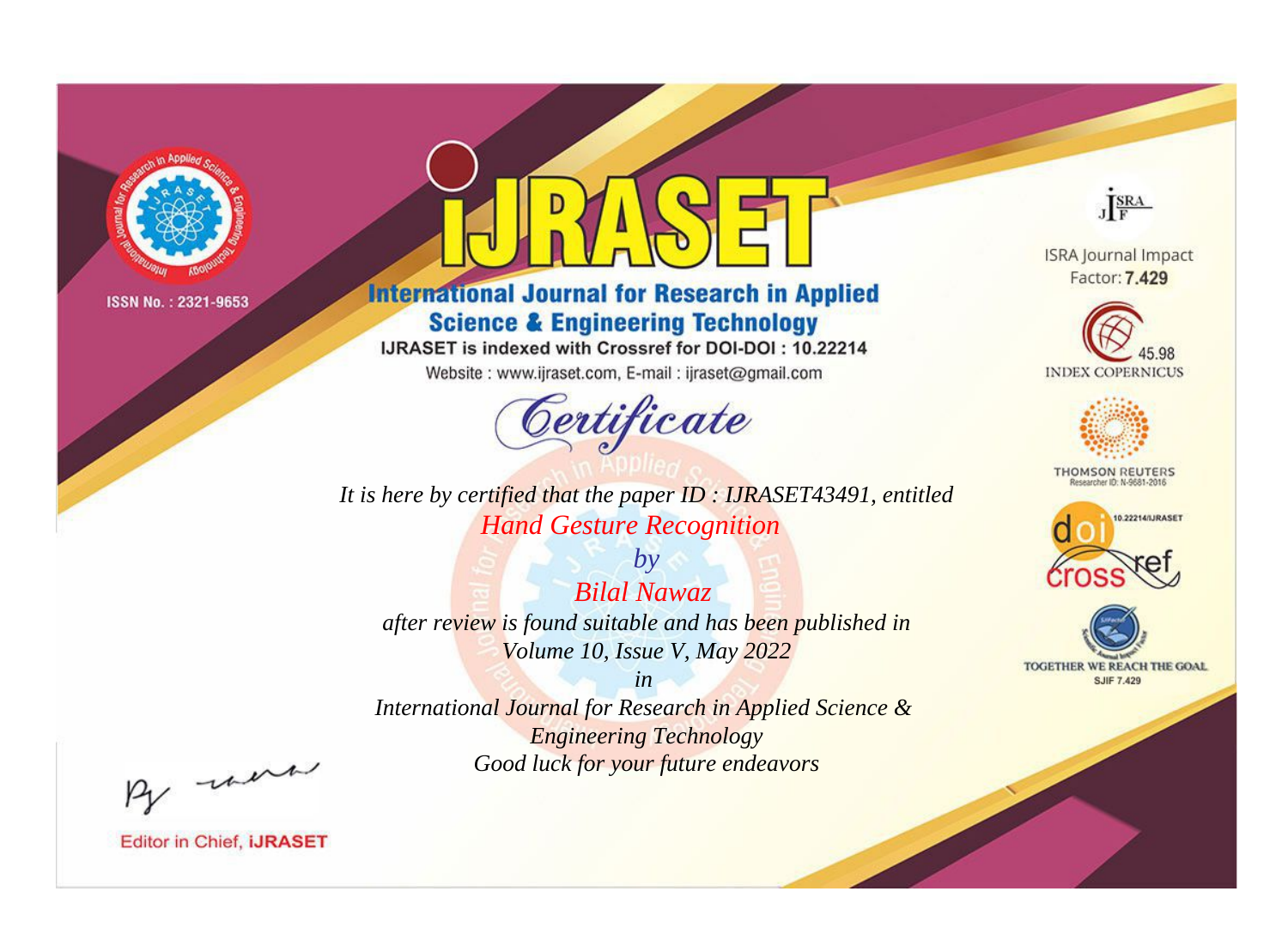

# **International Journal for Research in Applied Science & Engineering Technology**

IJRASET is indexed with Crossref for DOI-DOI: 10.22214

Website: www.ijraset.com, E-mail: ijraset@gmail.com



**ISRA Journal Impact** Factor: 7.429

JERA

**INDEX COPERNICUS** 



**THOMSON REUTERS** 



TOGETHER WE REACH THE GOAL **SJIF 7.429** 

*It is here by certified that the paper ID : IJRASET43491, entitled Hand Gesture Recognition*

*by Dr. Indradeep Verma after review is found suitable and has been published in Volume 10, Issue V, May 2022*

*in* 

*International Journal for Research in Applied Science & Engineering Technology Good luck for your future endeavors*

By morn

**Editor in Chief, IJRASET**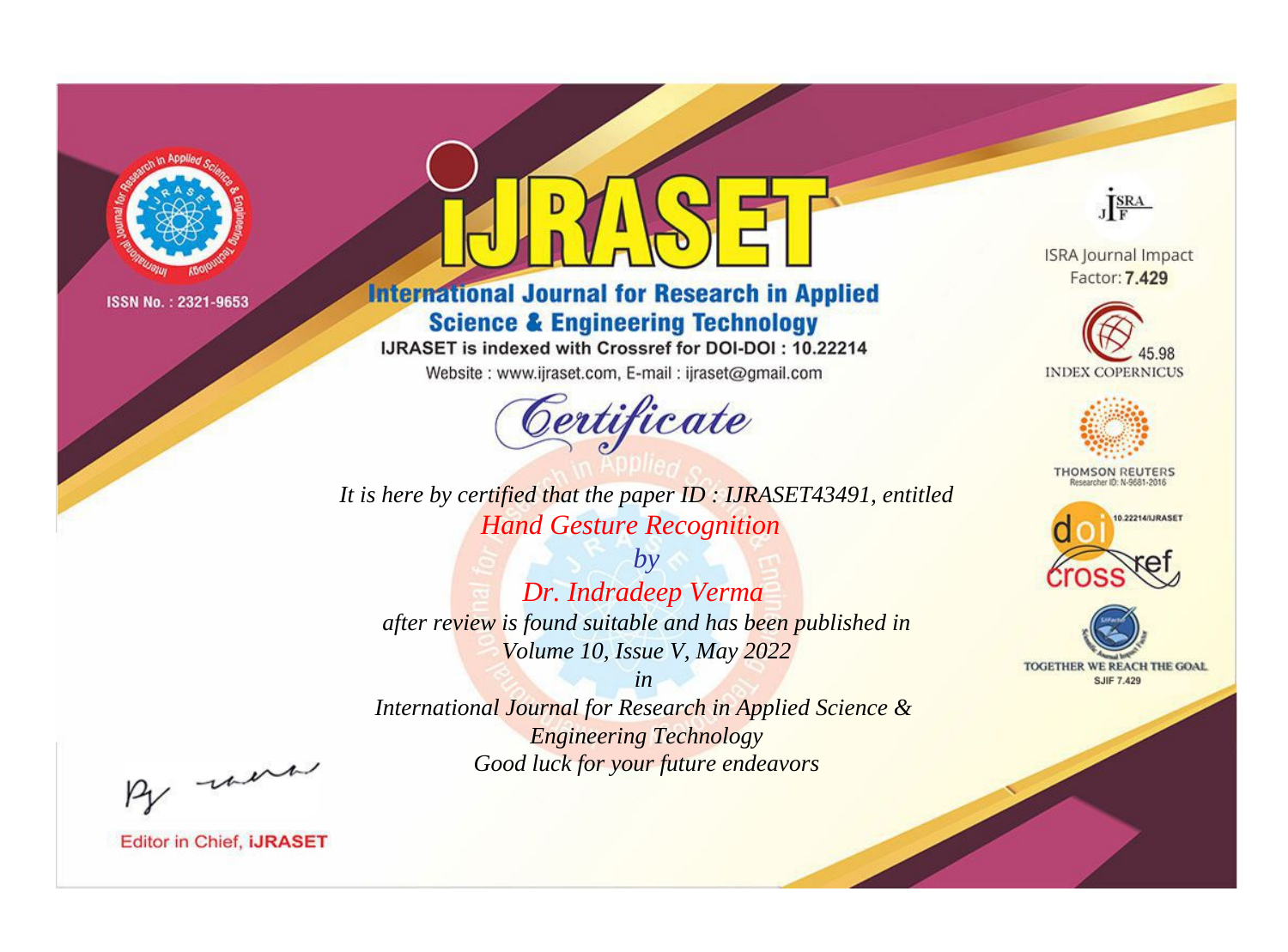

# **International Journal for Research in Applied Science & Engineering Technology**

IJRASET is indexed with Crossref for DOI-DOI: 10.22214

Website: www.ijraset.com, E-mail: ijraset@gmail.com



It is here by certified that the paper ID: IJRASET43491, entitled **Hand Gesture Recognition** 

 $by$ Simran Sharma after review is found suitable and has been published in Volume 10, Issue V, May 2022

 $in$ International Journal for Research in Applied Science & **Engineering Technology** Good luck for your future endeavors



**ISRA Journal Impact** Factor: 7.429





**THOMSON REUTERS** 



TOGETHER WE REACH THE GOAL **SJIF 7.429** 

By morn

**Editor in Chief, IJRASET**